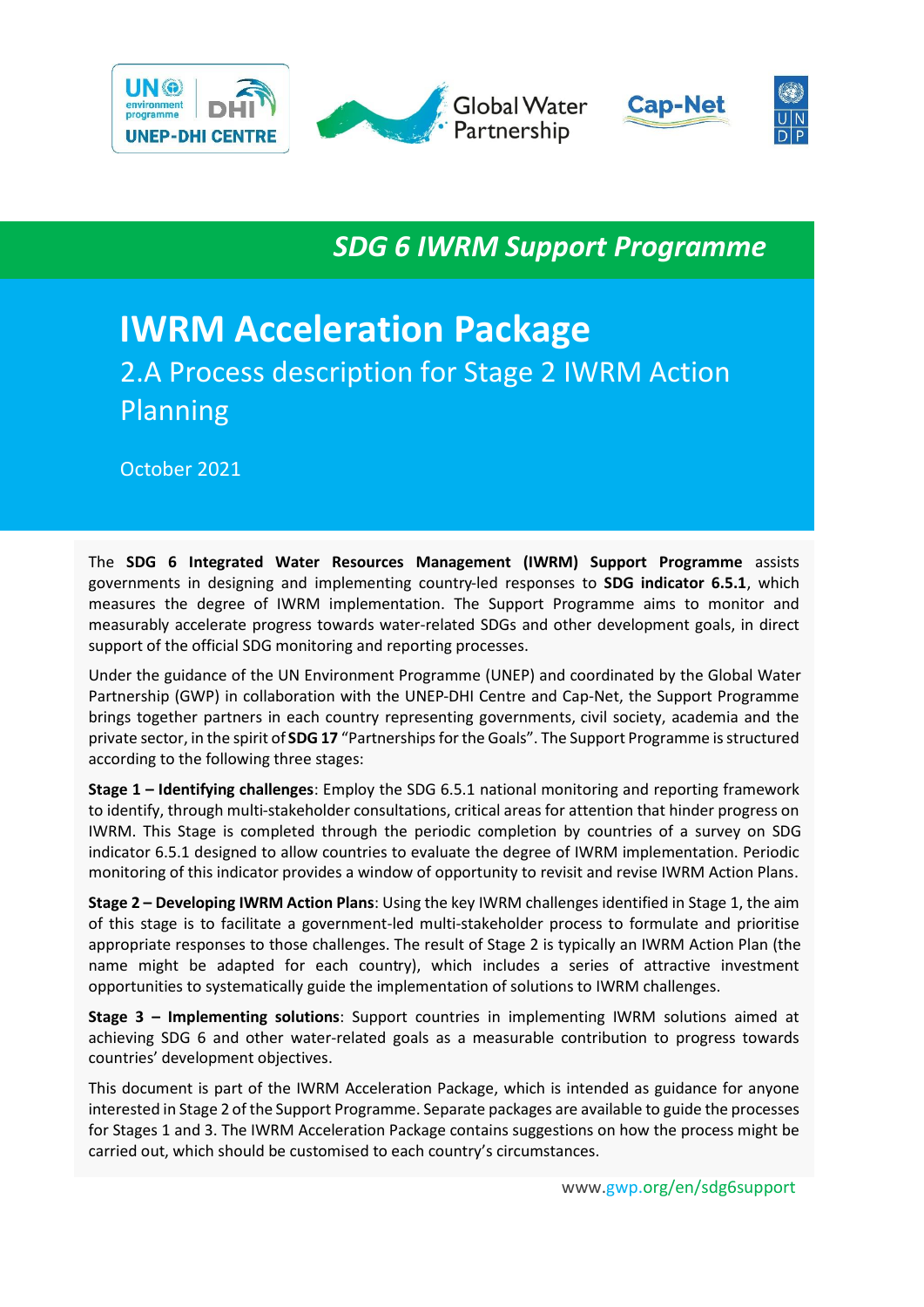### **Why is progressing on SDG 6.5.1 so important?**

The only way to attain the ambitious 17 Sustainable Development Goals (SDGs) set out in the 2030 Agenda for Sustainable Development is through an integrated approach that deals with the interconnected nature of the economic, social and environmental dimensions of sustainable development. Integrated water resources management (IWRM) helps to coordinate sustainable development and management of the scarce resource across all uses and levels. With water scarcity and pollution increasing, finding ways to address conflicts and trade-offs is critical to allocate and use water in an efficient, sustainable and equitable manner $^1$ . SDG indicator 6.5.1 on IWRM implementation directly and indirectly supports the achievement of many other SDG targets – including health, agriculture, poverty, energy, climate, the environment, gender and peace<sup>2</sup>, as well as all of the other targets under SDG 6.

### **Stage 2 in brief**



Based on the IWRM challenges reported by each country during the periodic UN-led assessment of SDG indicator 6.5.1,<sup>3</sup> Stage 2 of the SDG 6 IWRM Support Programme focuses on formulating appropriate responses to strengthen areas where the country is facing water-related challenges. This is done by designing targeted interventions as a series of investment opportunities. When Stage 2 is finalised, these interventions should be ready to be funded to ensure they can be implemented in Stage 3.<sup>4</sup> It is important to note that the three stages of the Support Programme represent three tracks

<sup>1</sup> UN Environment (2018). Progress on integrated water resources management. Global baseline for SDG 6 Indicator 6.5.1: degree of IWRM implementation.

<sup>2</sup> UNEP (2021). Progress on Integrated Water Resources Management. Tracking SDG 6 series: global indicator 6.5.1 updates and acceleration needs

<sup>3</sup> Results of both the baseline and the 2020 update can be found o[n http://iwrmdataportal.unepdhi.org/](http://iwrmdataportal.unepdhi.org/)

<sup>4</sup> Depending on the nature and complexity of the individual actions as defined in Stage 2, more detailed preparatory work may be required prior to their full implementation. Investing in this preparatory work could be part of implementation readiness, when transitioning between Stages 2 and 3.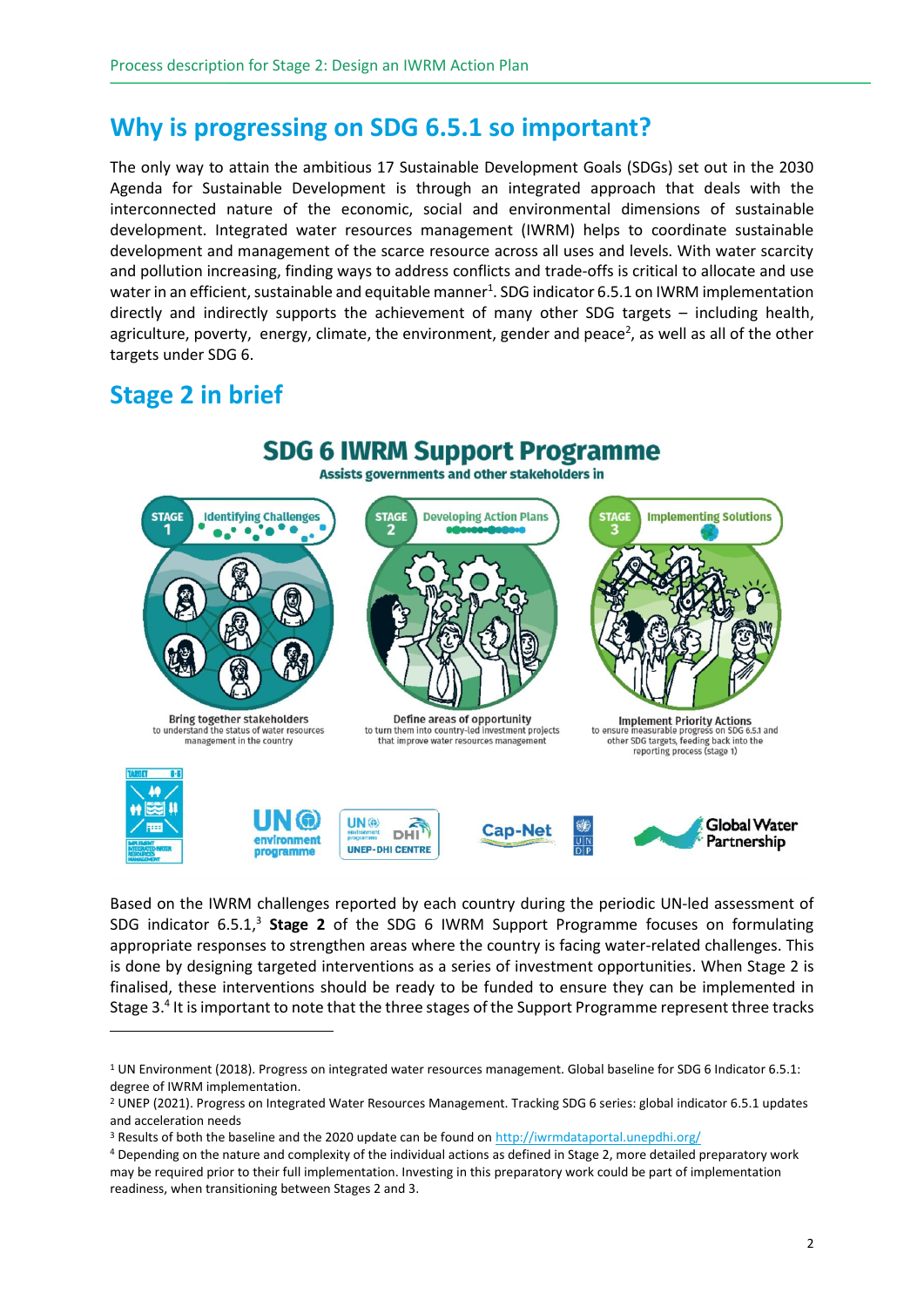that may not necessarily be in sequence. This means that you do not necessarily have to finish one stage before moving on to the next, and in some cases, more than one stage can run in parallel.

The objective of the Support Programme is to support country responses to SDG 6.5 on IWRM implementation as an entry point to accelerate the implementation of SDG 6 and other water-related goals, ultimately progressing towards sustainable development. In this sense, the output of Stage 2 is **an IWRM Action Plan**, <sup>5</sup> which should complement the existing IWRM framework of a country, be aligned with broader development priorities, the SDG landscape, and the climate agenda. The content of Action Plans is explained in more detail in document *2D Action Planning and Prioritisation of Actions*. The IWRM Action Plan should be developed through a

In Africa, the activities described in this document are implemented through the **Continental Africa Water Investment Programme (AIP) SDG Investments Support Programme** (see [https://aipwater.org/sdg-investments/\)](https://aipwater.org/sdg-investments/). Stage 2 as described in this document contributes to Work Package 7 under the AIP SDG Programme, whereas global Stage 3 contributes to Work Package 8 of the AIP SDG Support Programme.

multi-stakeholder and multi-sectoral gender-responsive approach and follow the suggested process as described below.

#### **Suggested Stage 2 process**

For those countries assisted by the SDG 6 IWRM Support Programme, there is a separate application process<sup>6</sup> for Stage 2 support which must be completed before the formal activities can start. That application process includes the formal request for support from the anchor institution(s) within the country, the completion and approval of a concept note and budget, and the formalisation of the administrative arrangements. Ownership of this process by that/those anchor institution(s) is essential to create meaningful interlinkages with a country's broader SDG/development objectives and ensure the interventions can impact beyond their immediate outputs by contributing to ongoing processes.

Even though it is recognised that this process needs to be adapted to the reality and context of each country, Stage 2 should ideally include some overarching aspects. Once that step has been completed, the following is a suggestion, based on the first 10 country experiences<sup>7</sup>, of how the formal process may be organised.

<sup>5</sup> Different names for the IWRM Action Plan may be employed in different countries, according to what is most appropriate within their national context. IWRM Action Plan will be used as the generic name for these products at the global level. <sup>6</sup> The application process is available upon request from the SDG 6 IWRM Support Programme, on sdg6iwrmsp@gwp.org.

<sup>&</sup>lt;sup>7</sup> More information on the existing Action Plans can be found o[n the Support Programme website.](https://www.gwp.org/en/sdg6support/)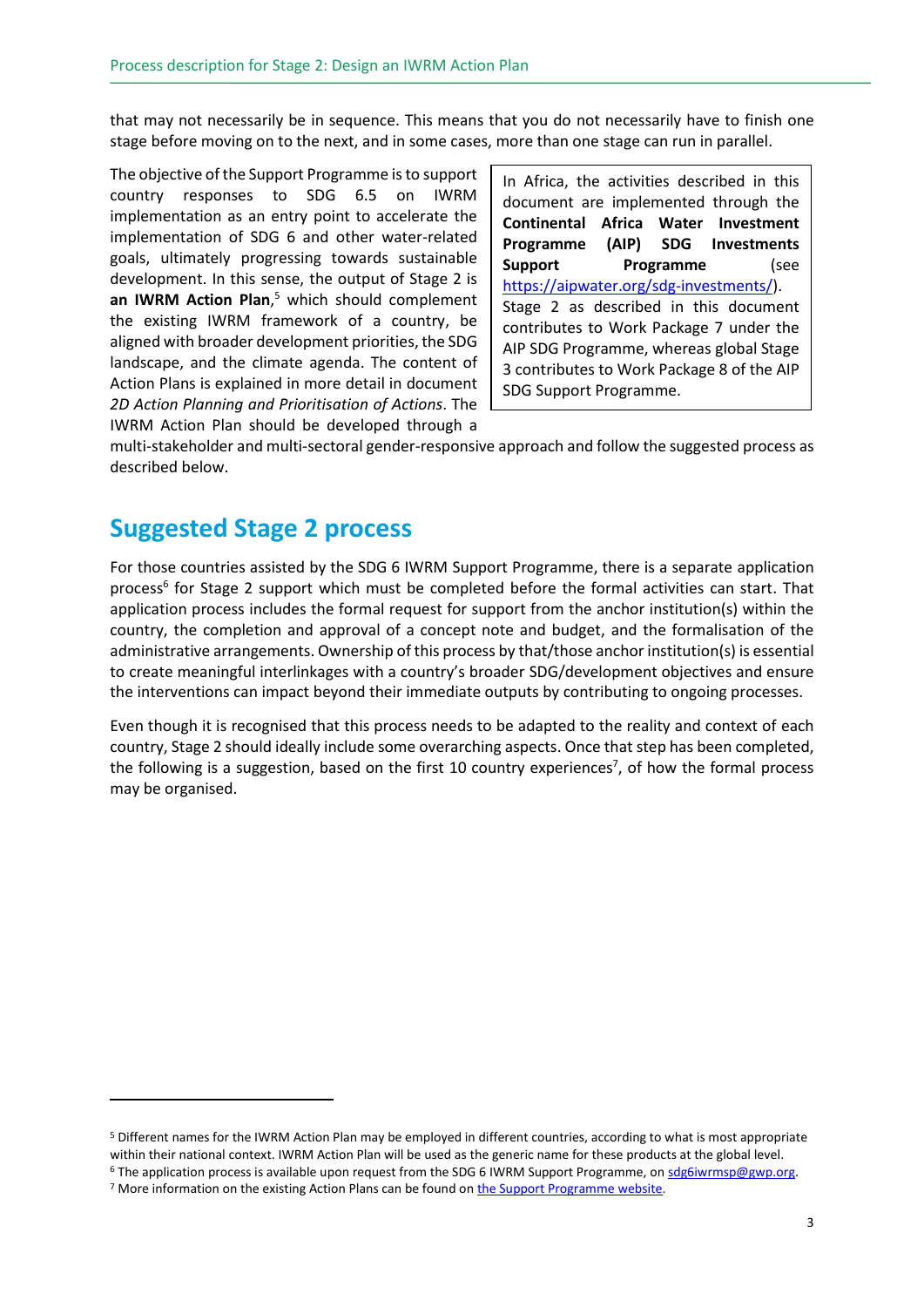

#### **Preparation**



This paragraph provides an overview of the *preparation*, the first sub-stage of the Stage 2 process.

i. **Appointment of facilitator**: Once the preparation has officially started, normally a process facilitator is appointed. The facilitator will be responsible to operationalize planning,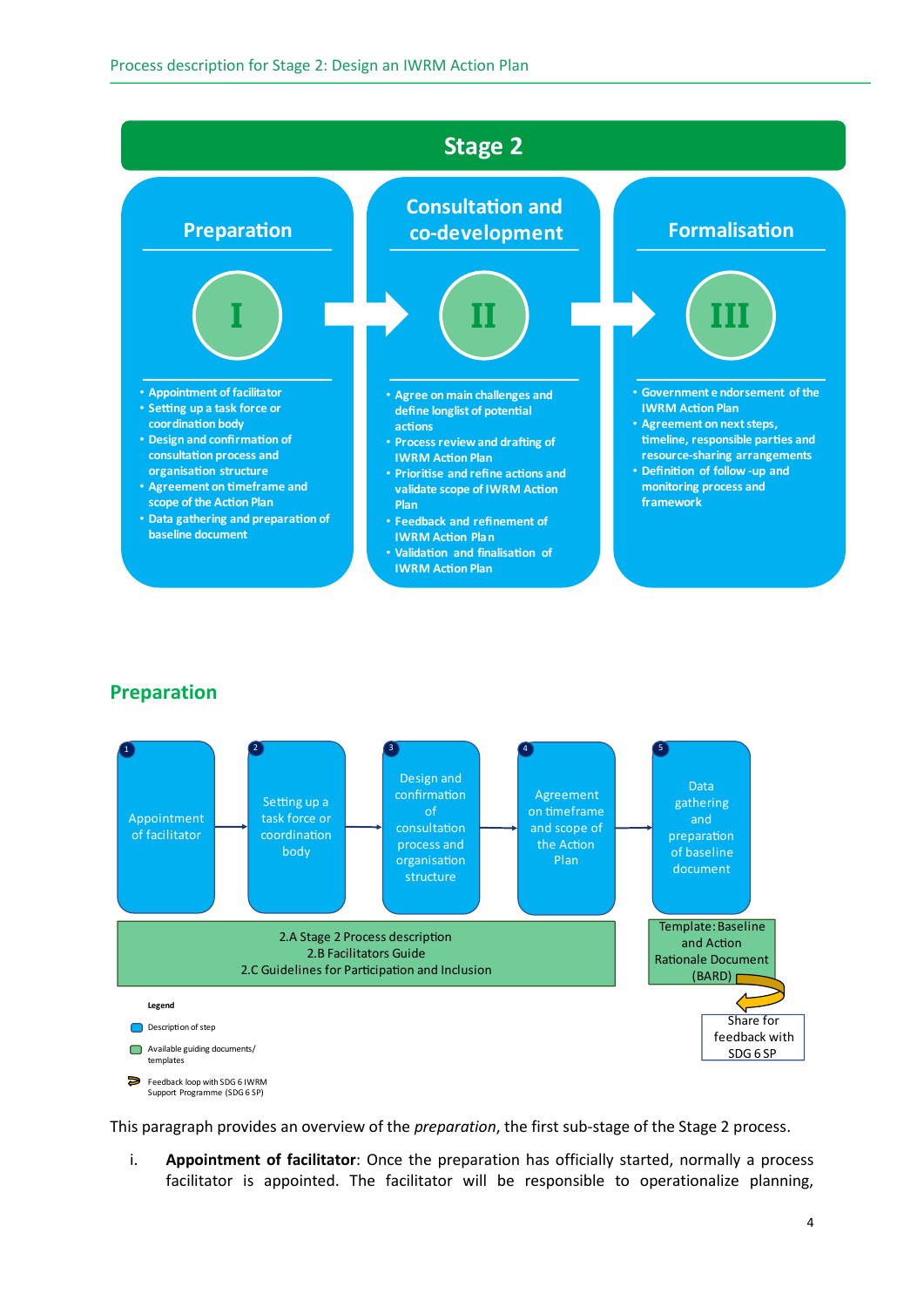implement and organize the stakeholder consultations of Stage 2 process, and might also be contributing to the drafting of the IWRM Action Plan. The exact responsibilities and scope of work of the facilitator may vary from country to country, but the *2.B Facilitators Guide* provides a suggested Terms of Reference of the facilitator.

- ii. **Setting up a task force or coordination body**: Once the *preparation* has officially started, the anchor institution(s) should ideally bring together and chair a *task force* or similar coordination body to oversee the process of co-developing the IWRM Action Plan. This task force should include a small number of institutions, with a suggestion for 6-9, such as the ministries of finance and planning, development partners, donors and relevant coordination platforms. Engaging such partners at this stage should ensure their ongoing support through Stage 2 and hopefully Stage 3. If such a coordination body already exists within the country, it may be used for this process.
- iii. **Design and confirmation of consultation process and organisation structure:** The GWP network typically supports the Stage 2 activities and the consultation process and may hire a facilitator for that purpose (see document *2B Facilitators' Guide* for more details). The appropriate **anchor institution(s)** should make the final decisions on the process and organisational structure for Stage 2 based on the views presented by all stakeholders. A possible suggested simple organisation structure for Stage 2 can be viewed below. The composition of the **Task Force** and the definition of the anchor institution(s) is described in the previous paragraph. At this stage, also the detailed list of stakeholders to be consulted (constituting the **Consultation Group**) should be drafted and agreed upon. It is important that stakeholders are invited to participate in the process from both within and outside the water community, including but not limited to agriculture, energy, economic development, environment, urban planning, disaster risk reduction, climate change. Types of relevant stakeholders that might be considered in the consultation group include national and subnational government institutions,<sup>8</sup> non-governmental organizations, water and energy utilities, the private sector, academia, UN agencies, representatives of vulnerable and marginalised groups, <sup>9</sup> parliamentarians, international development agencies, the donor community, etc. The inclusion of mandated institutions and other actors responsible for different SDG targets is highly recommended for creating synergies and coherence across inter-related objectives. Participation in the process should be analysed from a gender and age perspective, to ensure that there is fair representation of men and women, young and old, when defining priorities that leave no-one behind.

<sup>&</sup>lt;sup>8</sup> Including public financing and planning institutions and other mandated institutions for sectors affected by, and which affect, water resources

<sup>9</sup> While these groups will be country-specific, they may include but not be limited to those representing gender groups, young people, indigenous communities, farmers, faith groups, trade unions, etc. Document 2C contains guidance on stakeholder inclusion.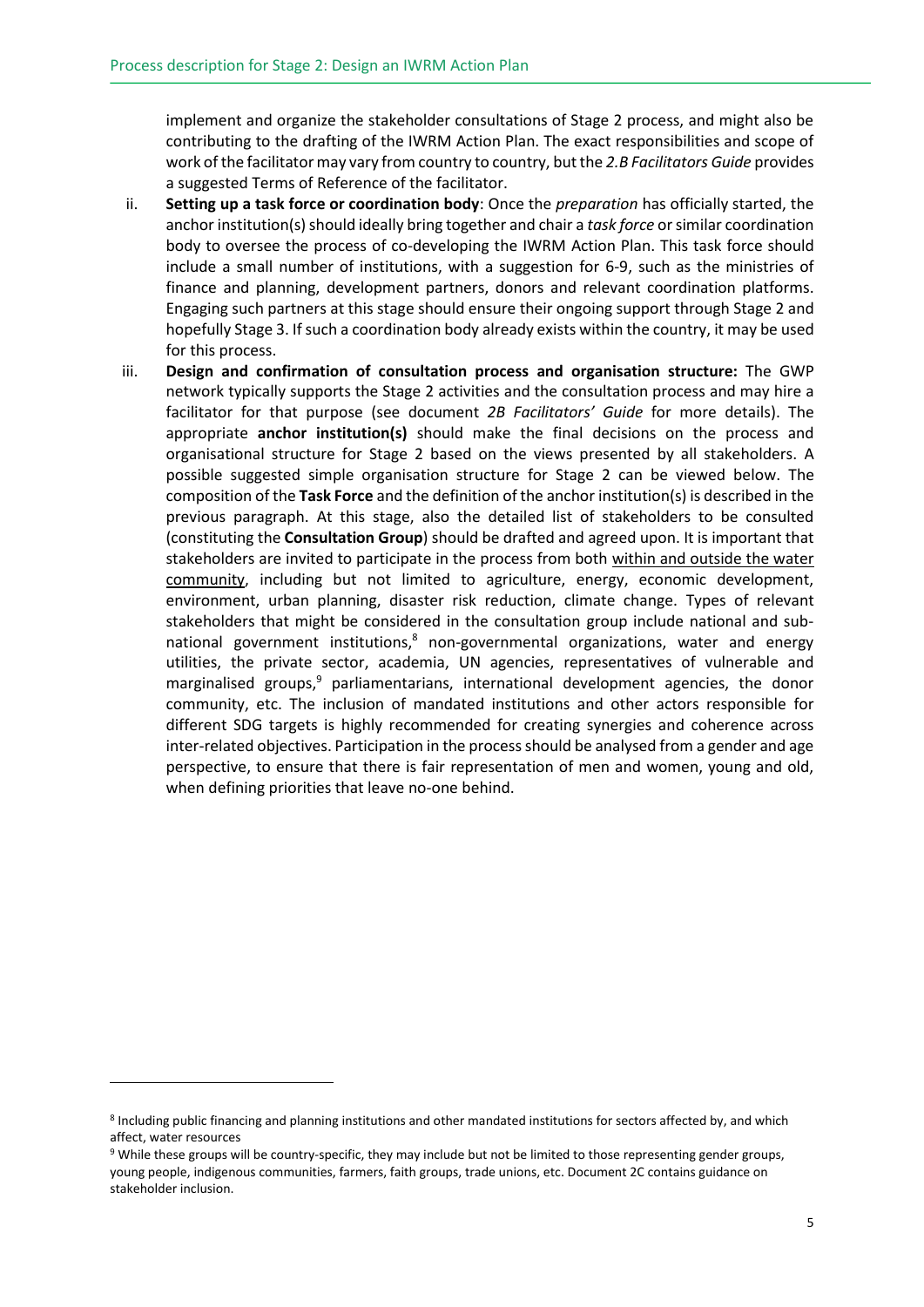

- iv. **Agreement on timeframe and scope of the Action Plan:** As mentioned earlier, an IWRM Action Plan is a shared multi-annual commitment from different stakeholders in the country to advance IWRM implementation as a contribution to achieving the water-related SDGs. The Action Plan should though be limited in time and scope – typically an Action Plan might include a set of around 10-15 priority actions that can be implemented in a timeframe of around 3-5 years.
- v. **Data gathering and preparation of baseline document**: A basic analysis should be carried out that facilitates a common understanding of the overall IWRM context, and which should be summarised in a baseline document, for which the optional *Template Baseline Analysis and Rationale Document (BARD)* is available upon request.

#### **IWRM Baseline and Action Rationale Document (BARD)**

The purpose of the BARD is to explain how actions on water governance can help improving the performance of the Water System in a country. This document can serve as a starting point and rationale for Stage 2 of the SDG 6 IWRM Support Programme. It frames the possible interventions that different stakeholders might consider as priorities for advancing on water security in the country over the coming years. It provides guidance for: an analysis of the context, functioning and performance of a country's water system; functional analysis of the governance of the water system; and a framework to link governance and performance in order to identify critical governance areas to be addressed.

Whether or not this template is used, the baseline analysis should consider the following as input:

- the latest status of SDG indicator 6.5.1 on IWRM<sup>10</sup> the basis for identifying existing water governance challenges and opportunities
- **the Stakeholder Consultation Report**,<sup>11</sup> if GWP facilitated a Stage 1 workshop in the country in 2017-18 and/or 2020

<sup>10</sup> See<http://iwrmdataportal.unepdhi.org/countrydatabase>

<sup>11</sup> See<https://www.gwp.org/en/sdg6support/consultations/stage-1-activities/sdg-6.5.1-reporting-in-2020/>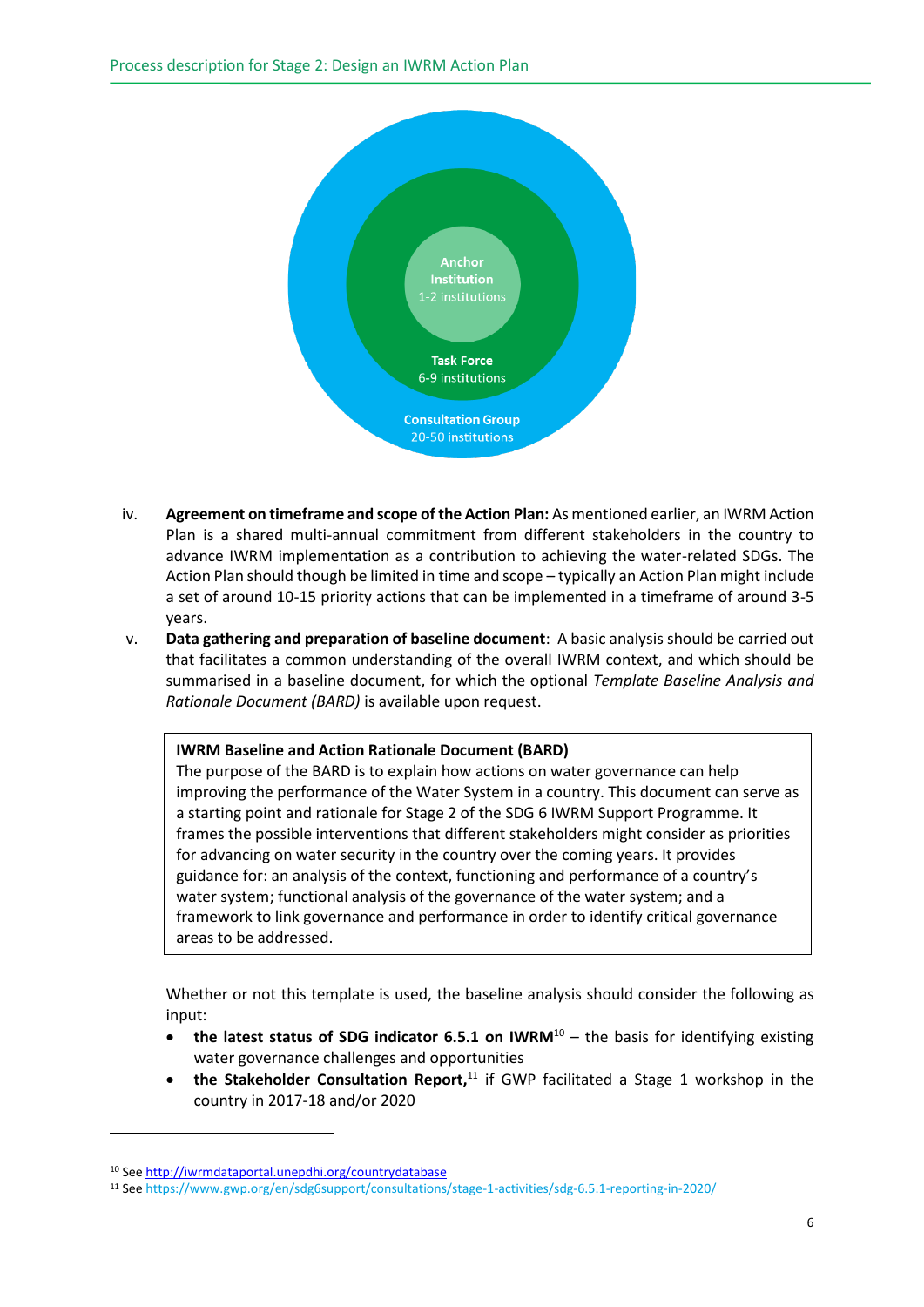- **Stakeholder mapping/analysis** (if available) of main actors involved in water resources management, at country/ basin/ local level
- **existing water management, climate and development policies, plans and strategies** the basis for ensuring synergy with national commitments and ongoing initiatives (e.g., existing IWRM planning frameworks/ policies/ institutions/ management instruments/ financing, national climate adaptation programmes, resilience-building plans, ongoing institutional reforms, etc.)
- **other water-related policies, plans, strategies and priorities**  the basis for identifying areas of opportunity in which an IWRM approach could generate significant progress in water-related areas (e.g., sanitation, irrigation, flooding, drought, water quality, freshwater ecosystems, etc.)
- **relevant water management studies and assessments** the basis for generating a firm evidence base for the identified challenges, priorities and proposed actions (e.g., hydrological surveys, flood-risk assessments, water quality reports, climate risk assessments, etc.)
- **relevant data and information related to the country context** (available stocks of social, economic, and environmental capital, including water resources availability and infrastructures (incl. natural infrastructures)
- **relevant data related to the functioning and performance of the water system** (e.g. 1*. input indicators* such as volume of water withdrawn per water use category, water stress index, annual investments in water-related infrastructure per water use category, operating budget for water resources management system and value created per water use category, volume of wastewater treated per water use category, volume of treated wastewater reused, volume of water distributed not invoiced, irrigated/ equipped surface, rate of withdrawals (per water use category) from fossil aquifer reserves/ overexploitation of aquifers; 2. *outcome indicators*such as current status of other SDG 6 indicators, relevant indicators related to costs of water-related disasters, value of water-related production of goods and services)

The output for this analysis should be a **baseline document** for analysis and approval by the task force and to be subsequently used by participants as reference during consultations and the development of the IWRM Action Plan. This baseline document should outline the IWRM performance- and governance-related challenges and flag areas for possible attention, looking as much as possible at the root causes of the obstacles. It is suggested that this document should be shared with the SDG 6 IWRM Support Programme to facilitate review and feedback.



#### **Consultation and co-development**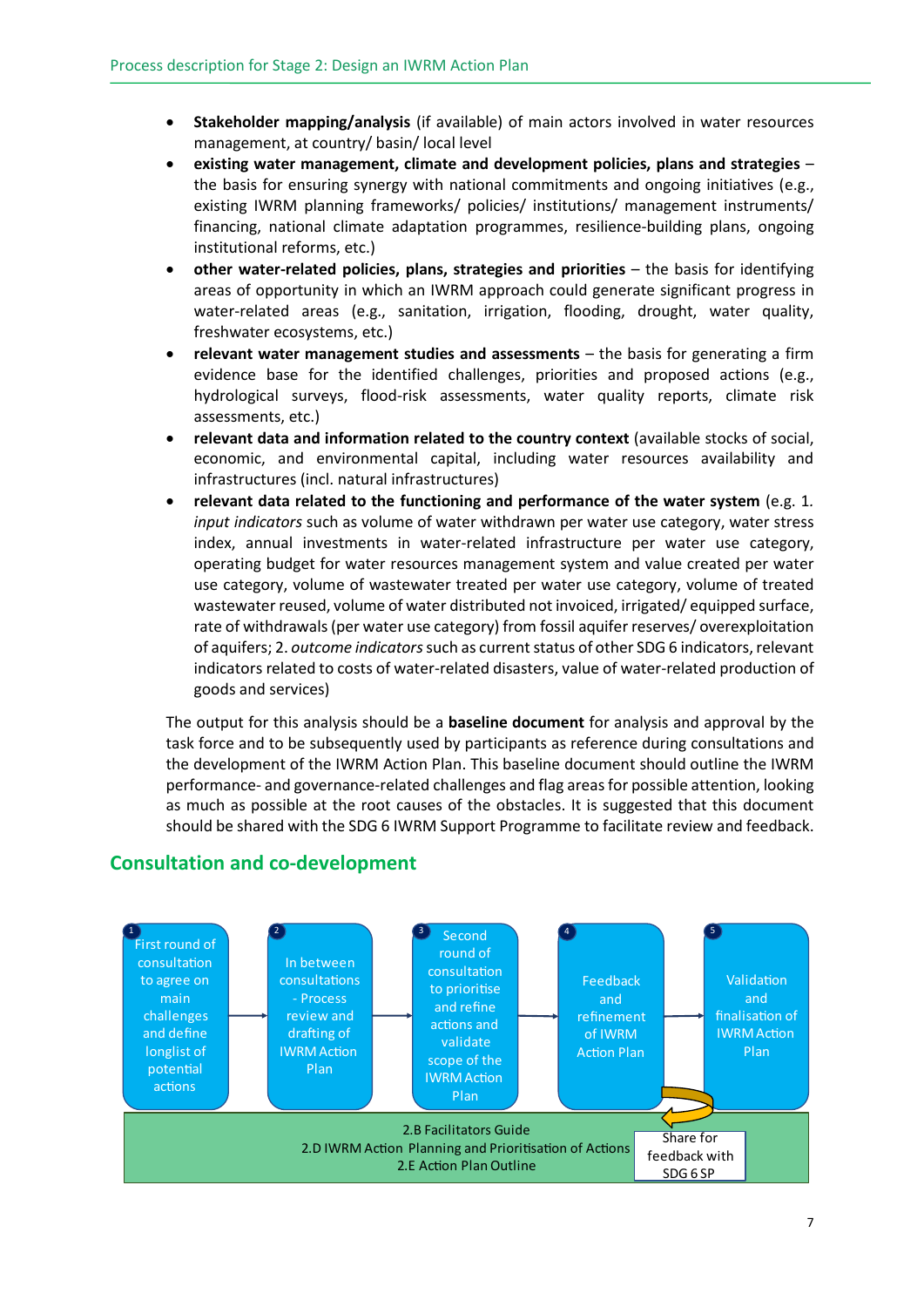This paragraph provides an overview of the *consultation and co-development*, the second sub-stage of the Stage 2 process.

Considering how IWRM relates to many SDG targets and other development frameworks, multistakeholder input will be needed from a variety of sectors and levels. This will enable a more holistic assessment of water management benefits, knock-on effects and possible trade-offs across a range of areas and will help to jointly identify relevant interventions. Recommendations on the constitution of the consultation group have already been provided in the chapter about sub-stage *preparation.*

Typically, at least two multi-stakeholder workshops or consultations may be organised during Stage 2, hosted by the government and facilitated by GWP's in-country team and/or the hired facilitator, where appropriate. Such workshops and consultations may be either in-person or online and may be diverse (online virtual sessions, online polling, asynchronous discussion fora, etc.), to facilitate broad and inclusive participation. More details on the use of virtual means of consultation are provided in document *2C. Guidelines for effective multi-stakeholder participation and inclusion*.

The SDG 6 IWRM Support Programme and its partners are also available to provide input to the stakeholder consultation process, for instance countries that are interested in focusing on water quality or on water-related ecosystems can request a presentation from UNEP on the status and challenges around 6.3.2 and 6.6.1 in the respective country.

- i. **First round of consultation to agree on main challenges and define longlist of potential actions**: Often a first workshop will serve to present the baseline document, receive feedback from different stakeholders on the water-related challenges, prioritise those challenges, and identify a long list of potential actions that would contribute to solving those challenges.
- ii. **Process review and drafting of IWRM Action Plan:** Meetings of the task force may be required between open consultations to refine the process and review the input provided by different stakeholders to produce the draft IWRM Action Plan, following document *2E. SDG6 IWRM Action Plan Outline*.
- iii. **Second round of consultation to prioritise and refine actions and validate scope of the IWRM Action Plan:** A second workshop or consultation might be organised to prioritise and add input to the actions, as well as to validate the scope of the IWRM Action Plan. A more detailed explanation about the suggested scope and prioritisation of actions can be found in *2D Action Planning and Prioritisation of Actions*.
- iv. **Feedback and refinement of IWRM Action Plan**: Once the priority interventions have been drafted, but before their formalisation, they should be shared with the SDG 6 IWRM Support Programme to facilitate feedback and experience-sharing between countries, and to identify additional opportunities to support them. The draft IWRM Action Plan should then be submitted for review by the task force and then by other relevant stakeholders. The review and approval mechanism may differ in each case but should be transparent for stakeholders who have participated in the process.
- v. **Validation and finalisation of IWRM Action Plan**: Once all additional feedback from stakeholders has been received and reviewed, the IWRM Action Plan should be finalized in close coordination with the members of the task force and the anchoring institution(s) with a view to get the approval of the final IWRM Action Plan by the task force and the coordination group.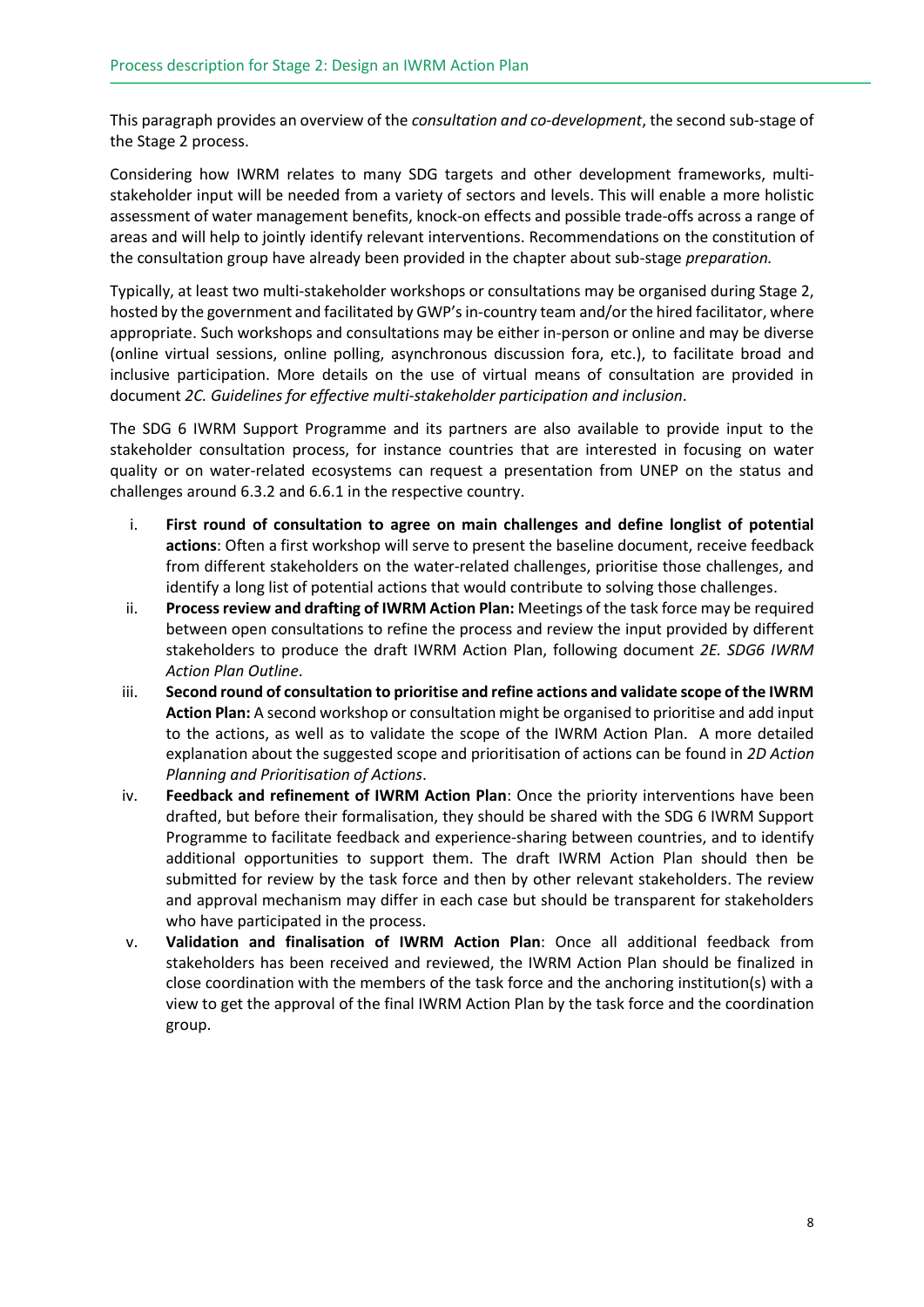

#### **Formalisation**

This paragraph provides an overview of the *formalisation*, the third and final sub-stage of the Stage 2 process.

- i. **Government endorsement of IWRM Action Plan**: Following approval by the task force and consultation group, the national government should officially endorse the IWRM Action Plan to facilitate its subsequent implementation. The degree of institutional formalisation required will depend upon the circumstances of the country in question but may include publication through official government channels or gazettes, its formal adoption by government platforms, or any other means that express political support for the plan. It may also be officially endorsed by other institutions that commit to supporting its implementation.
- ii. **Agreement on next steps, timeline, responsible parties and resource-sharing agreements**: To ensure this implementation, it will be necessary to agree on the next steps, timeline, responsible parties, and resource-sharing arrangements. That may involve the signing of additional Memorandums of Understanding, collaboration agreements or other contractual documents. The intention is for the interventions in the Action Plan to be funded for implementation as soon as the Action Plan is finalised. It is hoped that the government may formally assign budgetary resources to support the implementation of the plan, which may in turn be used to leverage external financial support. The IWRM Action Plan may also provide input to other existing plans, programmes, project documents or similar, incorporating the identified IWRM-based activities. These may include formal written input to an ongoing SDG or national development process such as a broader SDG 6 action plan, a National Adaptation Plan, the Nationally Determined Contributions (NDCs), local development plans, etc. These mechanisms may in turn contribute to the financial resources necessary for the implementation of the Action Plan. Once completed and approved by the anchor institution(s), the IWRM Action Plan should be shared with the SDG 6 IWRM Support Programme, which will post it on the **Support Programme website** to promote the actions and share the results, including posting the individual actions on the [IWRM Action Plan Searcher.](https://www.gwp.org/en/sdg6support/engage/iwrm-actions/actionsearch/) The IWRM Action Plan may be produced in the main language spoken in the country, accompanied by an executive summary in English (please see the template that is included in the Annexe of document *2E. IWRM Action Plan Outline*).
- iii. **Definition of follow-up and monitoring process and framework**: The key to success in implementing the IWRM Action Plan will be a clear, structured method for monitoring, evaluating, and communicating progress with all interested stakeholders. A successful plan will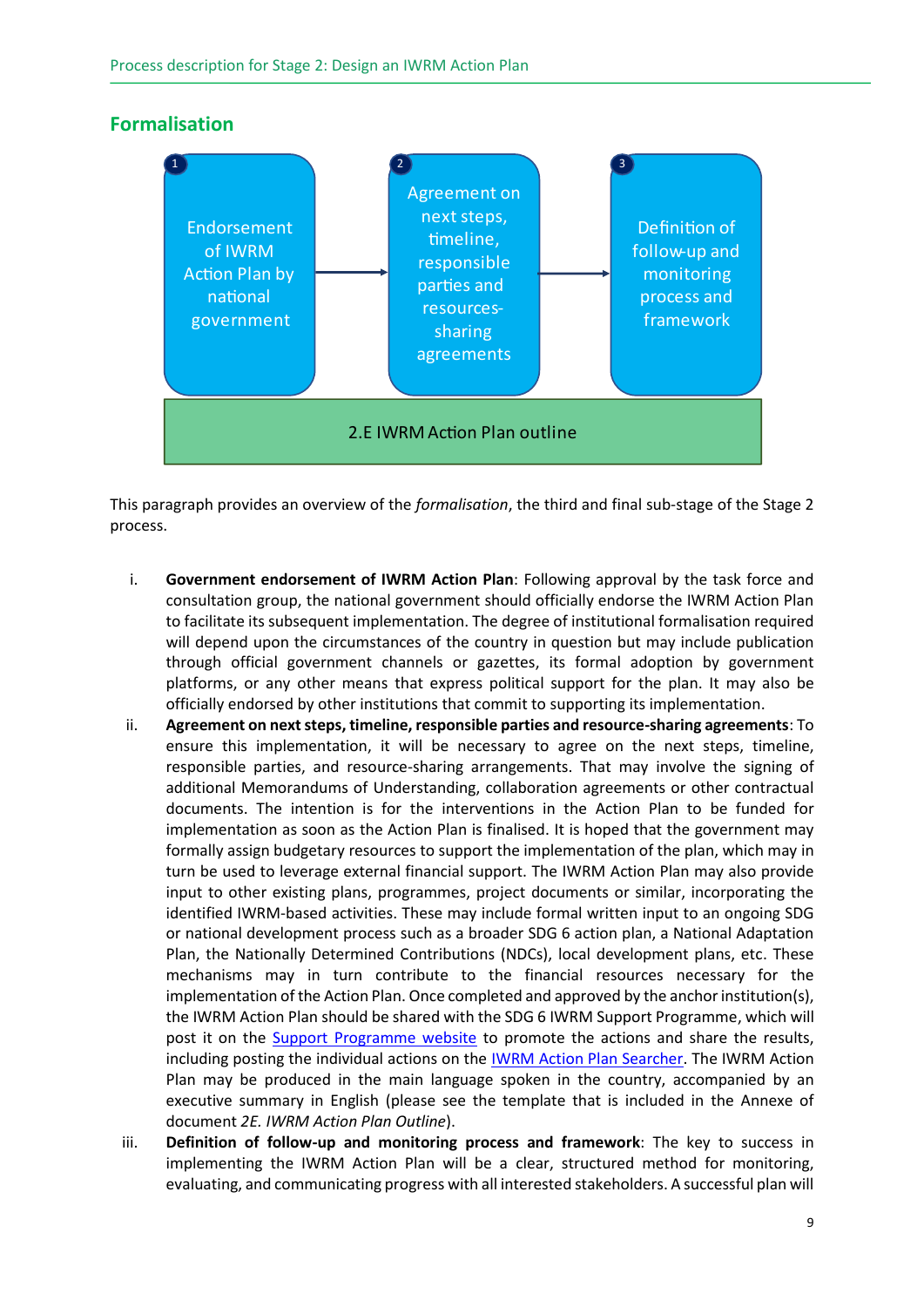also ensure accountability for investments made. Further guidance is available in document *2E. SDG6 IWRM Action Plan Outline* and its associated templates. Incorporating an IWRM approach into water-related governance processes may be medium- to long-term in nature, so outcome-level results may not materialise during the initial intervention period, depending on the type of governance change targeted. In this sense, countries are encouraged to use the opportunity provided by the periodic monitoring and reporting on SDG indicator 6.5.1 to follow up on their Action Plan. However, countries are also encouraged to monitor Action Plan implementation using either existing or newly designed processes and frameworks more suited to the specifics of their circumstances, available resources and priority areas of intervention. That may also potentially include the monitoring of SDG 6.5.1 at the sub-national level, or at the regional or continental level. There is a need to ensure compatibility between different monitoring systems being utilised to monitor IWRM advancement, the IWRM Action Plan, and the water-related SDGs more generally.

#### **Suggested roles and responsibilities**

| Actor                                                                                                                          | Role/responsibility                                                                                                                                                                                                                                                                                                                                                                                                                                                                                               |
|--------------------------------------------------------------------------------------------------------------------------------|-------------------------------------------------------------------------------------------------------------------------------------------------------------------------------------------------------------------------------------------------------------------------------------------------------------------------------------------------------------------------------------------------------------------------------------------------------------------------------------------------------------------|
| Anchor<br>institution(s):<br>1-2 government<br>institution(s),<br>including the<br>ministry with a<br>mandate for<br>SDG 6.5.1 | overall ownership of the process<br>coordination with the task force and consultation group, other governmental<br>$\bullet$<br>institutions and ongoing processes in the country and/or regions<br>chair of the task force<br>$\bullet$<br>formal convener of any consultation workshops<br>$\bullet$<br>should ideally commit budgetary resources to support the implementation of some<br>$\bullet$<br>of the priority actions                                                                                 |
| <b>Task Force:</b><br>6-9 key national<br>stakeholders                                                                         | oversees the preparation of and approves the IWRM Action Plan<br>$\bullet$<br>provides input to any consultation workshops/other stakeholder engagement<br>$\bullet$<br>mechanisms<br>may contribute financially to the Stage 2 process and/or the implementation of<br>$\bullet$<br>some of the priority actions                                                                                                                                                                                                 |
| <b>Consultation</b><br>group:<br>20-50 relevant<br>stakeholders                                                                | is invited to review and provide feedback where appropriate on the baseline<br>$\bullet$<br>document<br>provides input to the long list of possible IWRM actions and overall direction of the<br>$\bullet$<br><b>IWRM Action Plan</b><br>takes part in the prioritisation effort aiming to finalise the actions<br>$\bullet$<br>looks to synergise its own activities, studies and analyses with the priority IWRM<br>$\bullet$<br>actions, to support implementation                                             |
| GWP:<br>Regional or<br>Country Water<br>Partnerships or<br>group of<br>partners (as<br>applicable)                             | liaison between the SDG 6 IWRM Support Programme and anchor institutions in<br>$\bullet$<br>each country<br>identification and mobilisation of key stakeholders and coordination structures<br>$\bullet$<br>preparation and organisation of any workshops or other stakeholder consultations<br>$\bullet$<br>recruitment and management of external support, such as facilitators or other<br>$\bullet$<br>consultants<br>support to the overall process and development of the IWRM Action Plan<br>$\bullet$     |
| <b>SDG 6 IWRM</b><br><b>Support</b><br>Programme:<br>UNEP, GWPO,<br>UNEP-DHI, Cap-<br><b>Net</b>                               | coordinates knowledge exchange between countries and reporting on lessons<br>$\bullet$<br>learned<br>develops and delivers bespoke knowledge materials to support country actors<br>٠<br>(when required and available) allocates catalytic funding to support Stage 2<br>$\bullet$<br>activities<br>reviews and provides feedback on the list of prioritised actions and draft IWRM<br>$\bullet$<br><b>Action Plan</b><br>promotes the finalised IWRM Action Plan through its communication channels<br>$\bullet$ |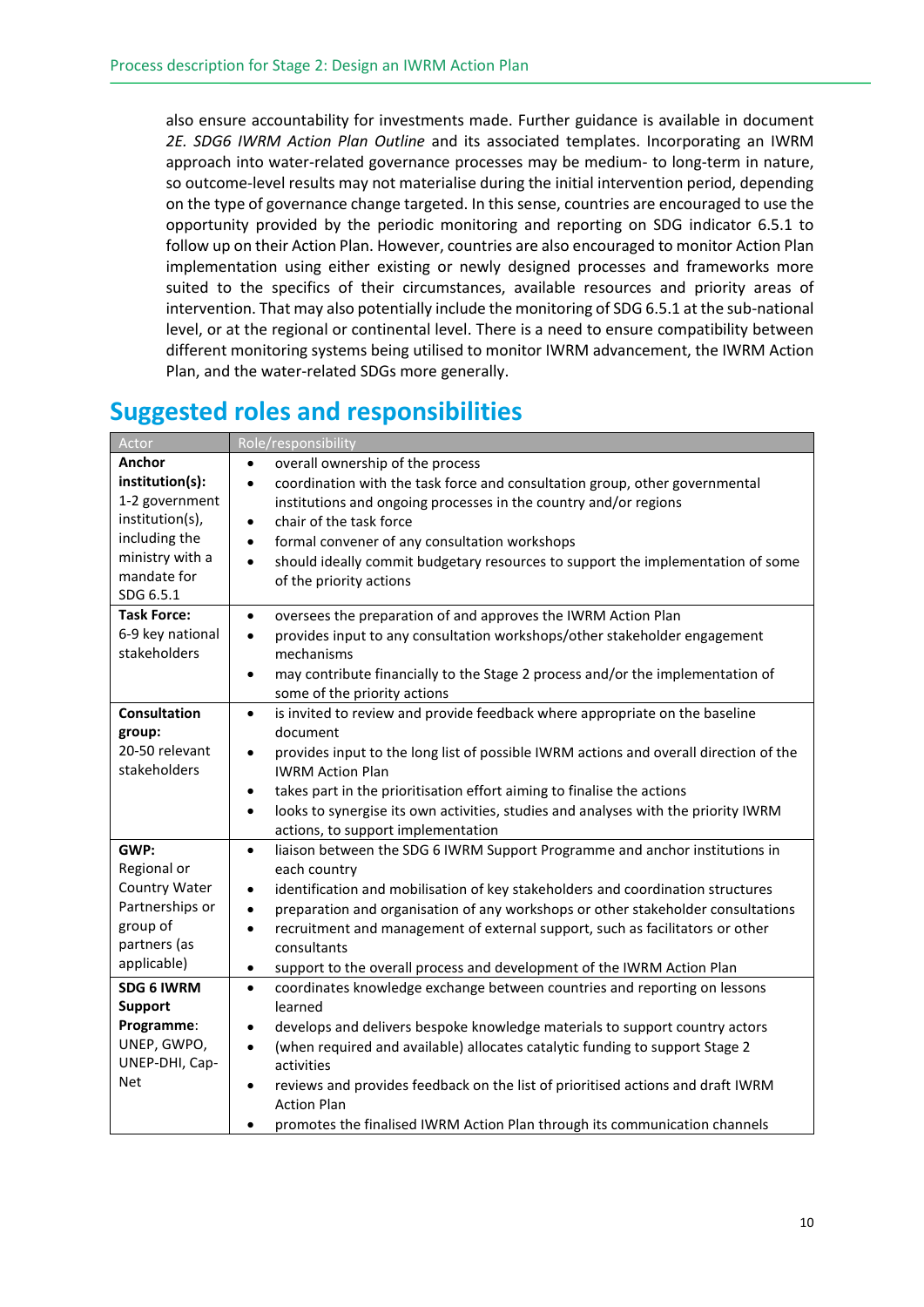## **Indicative Stage 2 timeframe**

There is no set timeframe for implementing the whole process of Stage 2, as this will be defined by needs and circumstances in each country. However, based on past experience, it is anticipated that Stage 2 may be completed in 6-9 months. An indicative timeline for this process can be found below:



# **Budget**

The SDG 6 IWRM Support Programme is available to accompany country-led efforts to design and implement their IWRM interventions, and upon request, may provide up to € 20,000 to facilitate Stage 2. It is expected that this process should also be co-funded out of government budgets and/or locally leveraged funds, to at least the same amount as provided by the Support Programme for Stage 2 (up to  $\epsilon$  20,000). Such co-funding may be in-kind or in-cash and should be mentioned in the application process and reported after finalising Stage 2. That implies that the overall cost of implementing Stage 2 may be around € 40,000, although this varies according to the relative costs of activities within each country, whether the process is conducted through in-person and/or online means, etc.

If the amount requested from the SDG 6 IWRM Support Programme is less than € 20,000 for Stage 2, the

#### **Example of funding for Stages 2 and 3**

Country X requests € 16,000 from the Support Programme for Stage 2, committing at least the same amount (€ 16,000) for that Stage. Upon completion of the Stage 2 activities, and if required, the Support Programme may provide up to € 19,000 to support Stage 3 implementation ( $\epsilon$  4,000 unused from Stage 2 plus an additional  $\epsilon$  15,000), with the same expectation for the country to contribute at least the same amount (€ 19,000) for Stage 3, either in-cash or in-kind.

difference between the amount requested and  $\epsilon$  20,000, plus an additional  $\epsilon$  15,000, may be made available upon request to support Stage 3 implementation, to be requested after finalising Stage 2. In that case, it is expected that the Stage 3 implementation should also leverage at least the same amount in funding from in-country sources. In that way, the Support Programme may provide a maximum of € 35,000 combined, for Stages 2 and 3, leveraging a total of at least € 70,000.

The financial support will be channelled through GWP's network, including its Regional Water Partnerships, Country Water Partnerships and/or groups of organised partners. The application process and criteria are available upon request from the SDG 6 IWRM Support Programme on [sdg6iwrmsp@gwp.org.](mailto:sdg6iwrmsp@gwp.org)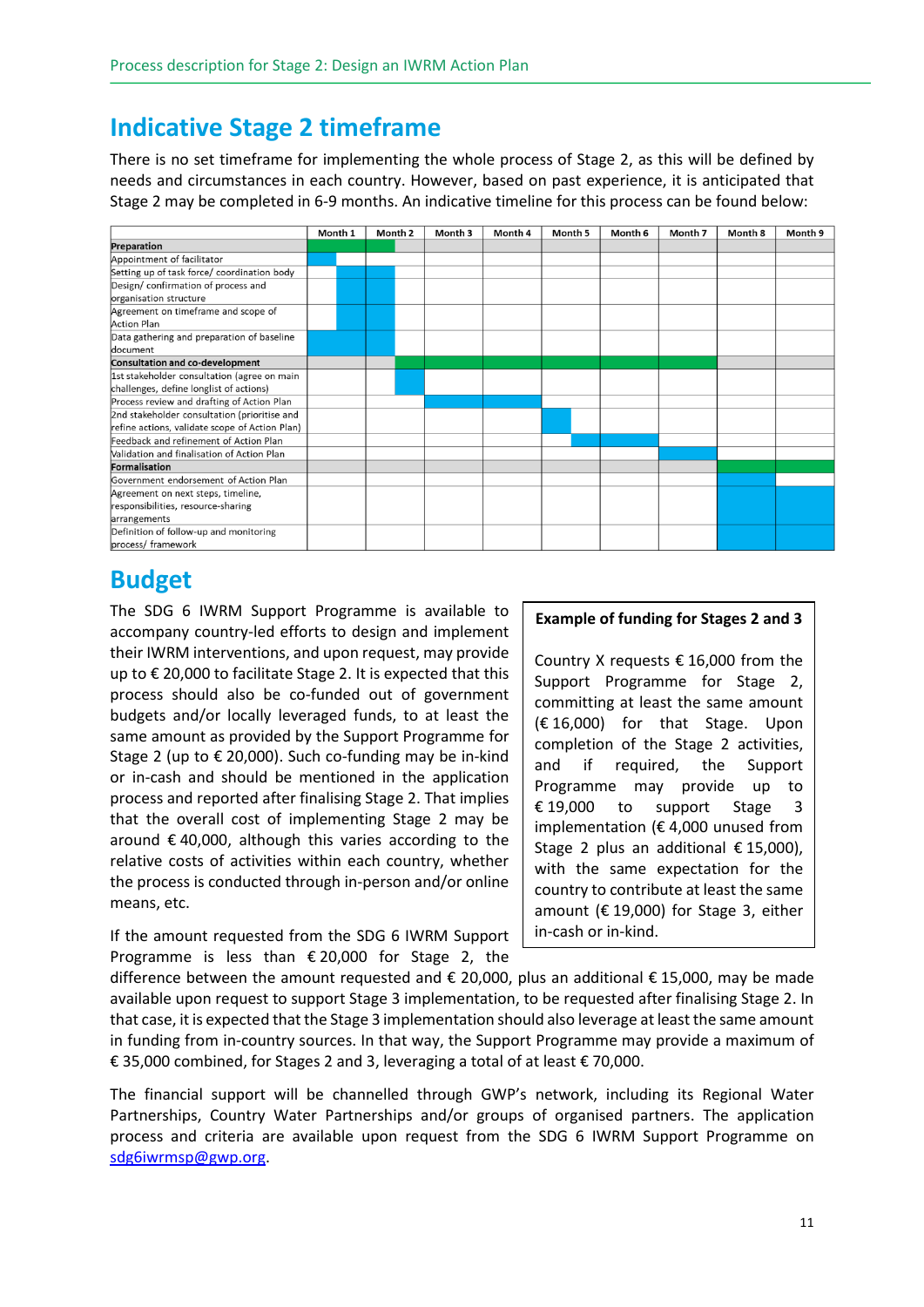### **IWRM Acceleration Package**

A suite of guidance materials and templates has been developed to support countries in implementing the methodology in this process description. Referred to as the IWRM Acceleration Package, it includes the following documents:

**2A Process Description –** describes the purpose and process involved in designing an IWRM Action Plan. It introduces important concepts and methods to build a sustainable process.

**2B Facilitators Guide** *–* a basis for hiring the facilitator to manage the process. Describes in detail the key deliverables and activities expected of the facilitator and may be annexed to their contract.

**2C Guidelines for effective multi-stakeholder Participation and Inclusion** *–* given the multi-stakeholder nature of the consultations, this document guides the selection of an appropriate set of stakeholders to take part in the consultations.

**2D Action Planning and Prioritisation of Actions** – describes the details of an Action Plan and useful guidance on prioritising actions.

**2E IWRM Action Plan Outline** *–* to facilitate preparation of the Action Plan, each section has guidance on the suggested focus, completion of which can facilitate subsequent implementation of the selected actions.

Finally, the SDG 6 IWRM Support Programme provides more in-depth guidance based on the Acceleration Framework through an online course.

**Online IWRM Action Planning course** - Available through the Cap-Net Virtual Campus from the end of 2021, the course will cover the basics of IWRM action planning as well as useful techniques for facilitation, negotiation and project implementation etc. The course is free of charge and available to anyone interested. The link to the course will be posted when ready.

The IWRM Acceleration Package will be updated periodically, based on the experience gained in implementing it. The SDG 6 IWRM Support Programme coordinators are open to feedback and suggestions that would contribute to its improvement through [sdg6iwrmsp@gwp.org.](mailto:sdg6iwrmsp@gwp.org)

### **Support the SDG 6 IWRM Support Programme!**

The SDG 6 IWRM Support Programme also requires additional financial support to facilitate this process and assist more countries. Interested donors should write to [sdg6iwrmsp@gwp.org](mailto:sdg6iwrmsp@gwp.org) for more information on how to contribute to the success of the Support Programme.

### **Key definitions**

In this document, some of the key terms employed have a particular meaning to this context. To provide greater clarity on some of these key terms, please refer to the following definitions:

- **IWRM Action Plan:** a shared multi-annual multi-stakeholder commitment towards advancing IWRM implementation, containing a limited number of priority actions. The exact name of this document may vary from country to country.
- **Priority actions (or interventions):** ambitious investment opportunities that could attract funding and support from the national public and private sectors and international donors. "Actions" could be projects, programmes, reforms, or any other relevant initiative which uses an IWRM approach, on any aspect related to the hardware or software of IWRM.